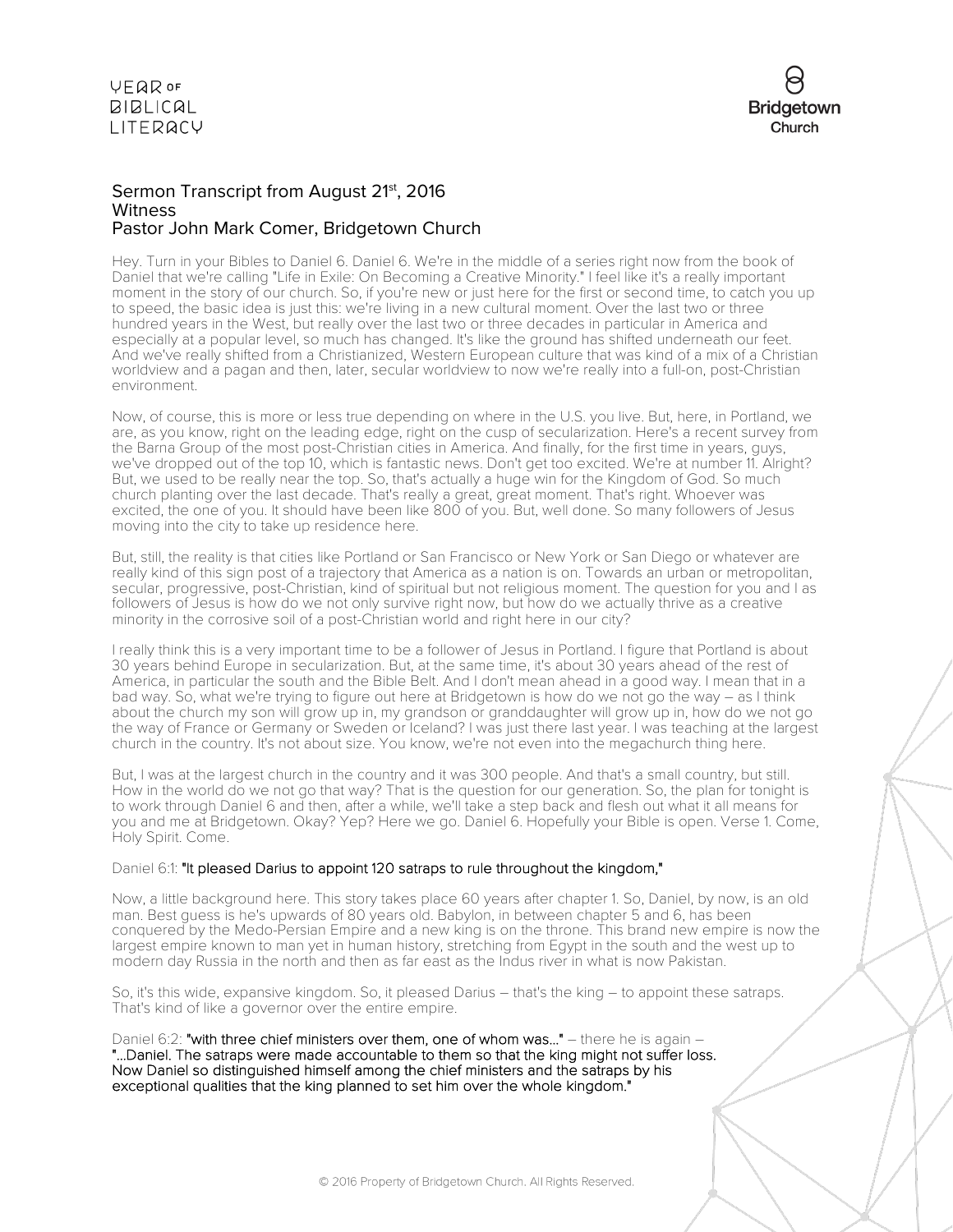

So, here's Daniel, 70 or 80 years old, and not only has he lived through 2 kingdoms and at least 3 or 4 kings depending on how you count, but he's still at it and he's better than ever at his job. To the point the king says, "Okay, dude. You're amazing. I want you to run my kingdom so that I can just chill or whatever a king does in his spare time."

#### "At this, the chief ministers and the satraps tried to find grounds for charges against Daniel in his conduct of government affairs, but they were unable to do so. They could find no corruption in him, because he was trustworthy and neither corrupt nor negligent. Finally, these men said, 'We will never find any basis for charges against this man Daniel unless it has something to do with the law of his God.'"

So, very similar if you remember the story from chapter 3 with Shadrach, Meshach and Abednego, Daniel's coworkers here, we assume, are jealous and angry. "Here's a Hebrew who's now number two in the entire kingdom. He's not even Persian in this case."

So, they come up with this plan to kind of entrap Daniel. But, watch what happens. It's just fantastic.

"So these chief ministers and satraps went as a group to the king and said: 'May King Darius live forever! The royal ministers, prefects, satraps, advisers and governors...'" – kind of everybody – "'...have all agreed that the king should issue an edict and enforce the decree that anyone who prays to any god or human being during the next thirty days, except to you,'" – or you could also think about it as like "through you" as almost like a high priest or a medium – "Your Majesty, shall be thrown into the lions' den. Now, Your Majesty, issue the decree and put it in writing so that it cannot be altered–in accordance with the law of the Medes and Persians, which cannot be repealed.' So King Darius put the decree in writing."

So, jealous, angry machinations right here. They appeal to the king's vanity. It's actually a brilliant idea. Not a spiritual level, but at a political level. It's a way for the king to consolidate power over his brand new kingdom, but it's a death sentence for Daniel. But, in spite of that, watch what happens.

Daniel 6:10: "Now when Daniel learned that the decree had been published, he went home to his upstairs room where the windows opened toward Jerusalem. Three times a day he got down on his knees and prayed, giving thanks to his God, just as he had done..." – what? – "...before."

The dude is so punk rock. I just love it. He goes straight home and he prays, right through the window, east towards Jerusalem. Now, the odds are his practice was based on this line from 1 Kings 8.

"When the heavens..." – this is a prayer from the dedication of the temple – "...are shut up and there is no rain because your people have sinned against you..." - or, in Daniel's mind, when you're off in Babylon or Persia in exile – "...and when they pray toward this place and give praise to your name and turn from their sin because you have afflicted them, then hear from heaven and forgive the sin of your servants, your people Israel. Teach them the right way to live and send rain on the land you gave your people as an inheritance."

Can you imagine reading this in the sixth century B.C. and you're dragged away into exile, you're on the other side of the world. Your temple is gone, your city is gone, your nation is gone. Can you imagine reading that Scripture from hundreds of years before? Daniel knew the Scriptures really well and it's more than likely that this the text that shaped his daily prayer rhythm. Three times a day. Morning, noon, night. But, notice, this text, is it a command? It's not a trick question. Is it a command? Is there a "thou shalt open the east window and pray towards Jerusalem three times?" Is it there? Nope. In fact, there is no command to pray three times a day or to pray towards Jerusalem anywhere in the Old Testament or the Bible of his day. This is just a part of Daniel's daily routine.

Now, this story, unlike chapter 1 if you remember that chapter about compromise, this story isn't about a sin that Daniel will not commit, but a practice he will not omit. And if you think about it, it would have been so easy. I mean, imagine you're Daniel. It would have been so easy just to take a month off. I mean, dude, you're 80 years old. You're faithful. We get it already. Okay? Well done. You've done fantastic. You don't have to murder anybody or blaspheme. Just take a month off. Or, you know what, you don't even need to take a month off prayer. Just don't pray by the window. Okay? Pray in the closet or mumble or pray quiet or pray in secret for 30 days. It's no big deal. You're 80 years old. It's okay.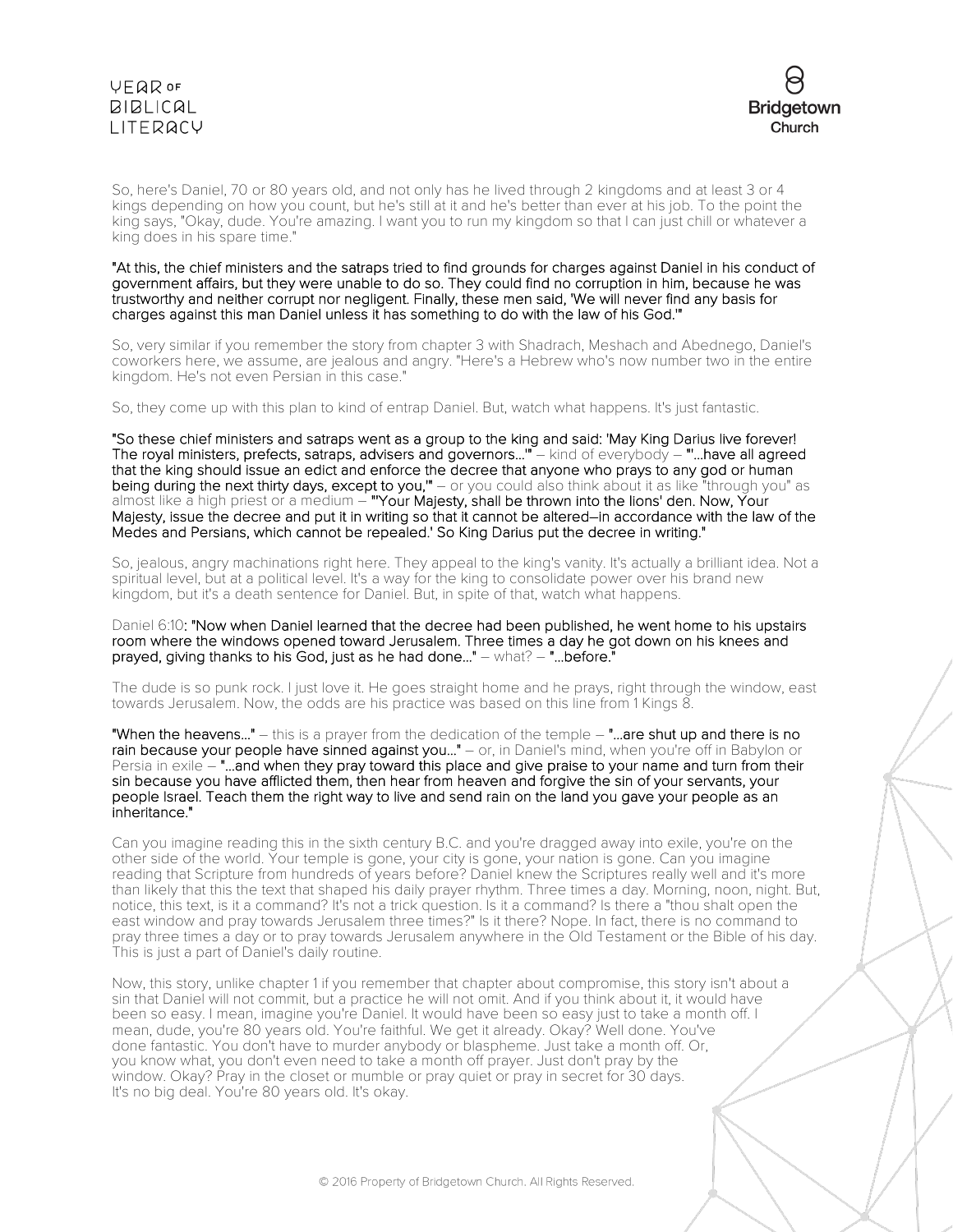



But, apparently for Daniel, it was a big deal. It was worth dying in order to live out his faith not only in private, but also in public. Wow. That is just really inspiring for me. Now, watch what happens.

Daniel 6:11: "Then these men went as a group and found Daniel praying and asking God for help." – Which is just great – "So they went to the king and spoke to him about his royal decree: 'Did you not publish a decree that during the next thirty days anyone who prays to any god or human being except to you, Your Majesty, would be thrown into the lions' den?'"

So, just manipulative right here.

"The king answered, 'The decree stands–in accordance with the law of the Medes and Persians, which cannot be repealed.'"

So, this is apparently some kind of a constitutional monarchy where even the king is under the law.

"Then they said to the king, 'Daniel, who is one of the exiles from Judah, pays no attention to you, Your Majesty, or to the decree you put in writing. He still prays three times a day.' When the king heard this, he was [ticked off]; he was determined to rescue Daniel and made every effort from sunset in order to save him."

So, the king is made. He's upset. He realizes, "Oh my gosh. This was all machinations."

"Then the men went as a group to King Darius and said to him, 'Remember, Your Majesty, that according to the law of the Medes and the Persians no decree or edict that the king issues can be changed.'"

Hint, hint.

#### "So the king gave the order, and they brought Daniel and threw him into the lions' den."

So, lion hunting was a favorite pastime for king's in the ancient Near East. Here's a picture of an Assyrian king from right around the same time. A king would often keep lions for any kind of a public execution for a traitor or something like that; a threat to the throne. All the way up to the first century, actually, where followers of Jesus into the first, second, even third century were thrown to the lions in the coliseum in Rome.

So, "He threw him into the lions' den. The king said to Daniel, 'May your God, whom you serve continually, be able to save you!'"

So, the king knows about Daniel's faith. His coworkers all know about Daniel's faith. It is not a secret.

"A stone was brought and placed over the mouth of the den, and the king sealed it with his own signet ring and with the rings of his nobles, so that Daniel's situation may not be changed."

Just to make sure everything is above par.

"Then the king returned to his palace and spent the night without eating and without any entertainment being brought to him.

"At the first light of dawn, the king got up and hurried to the lions' den. When he came near the den, he called to Daniel in an anguished voice," – this is the next morning – "'Daniel, servant of the living God, has your God, whom you serve continually, been able to rescue you from the lions?'

"Daniel answered, 'May the king live forever!'"

Can you imagine that voice coming up out of the pit?

"'My God sent his angel, and he shut the mouths of the lions. They have not hurt me, because I was found innocent in his sight." – Remember that line – "Nor have I done any wrong before you, Your Majesty.'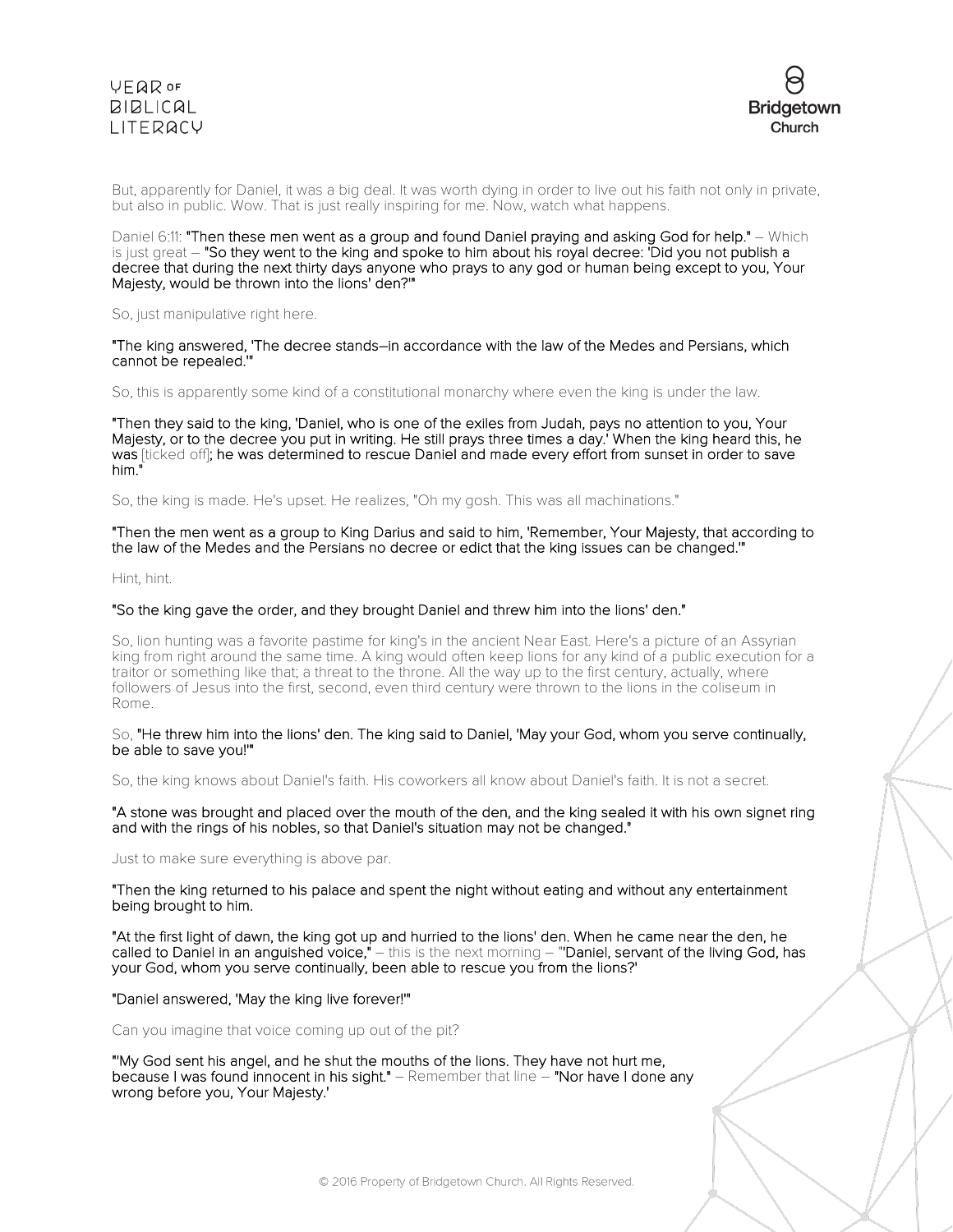

### "The king was overjoyed and gave orders to lift Daniel out of the den. And when Daniel was lifted out from the den, no wound was found on him, because he had trusted in his God."

For those of you thinking, "Wait a minute. What about the law?"

There was an ancient legal custom called innocence by ordeal where, long story short, if a defendant's guilt was at all in question, they would put him through some kind of a test of fire, for example in chapter 3, or poison. Right here it's a lions' den. The most common was "water ordeal," it was called, where they would put you in a life or death situation, say throw you into the middle of a river, and if you made it out, it was a sign that God or the gods had cleared your name, you were innocent. And if you died, well, you were guilty.

So, our legal system has come a long way over the years. So, when Daniel is there awake and alive the next morning, that, to an ancient Near Easterner, would have been a sign that, "Oh my gosh. God cleared this man's name. He's not guilty. He is innocent."

#### "At the king's command, the men who had falsely accused Daniel were brought in and thrown into the lions' den, along with their wives and children."

So, this is just an ancient, barbaric, violent time in history.

"And before they reached the floor of the den, the lions overpowered them and crushed all their bones.

"Then King Darius wrote to all the nations and peoples of every language in all the earth."

Notice this ending. This is a letter.

### "'May you prosper greatly!

"'I issue a decree that in every part of my kingdom people must fear and reverence the God of Daniel. For he is the living God and he endures forever; his kingdom will not be destroyed, his dominion will never end. He rescues and he saves; he performs signs and wonders in the heavens and on the earth. He has rescued Daniel from the power of the lions.'

### "So Daniel prospered during the reign of Darius and the reign of Cyrus the Persian."

Okay, the ending of this story is huge. First, Darius writes a letter to the entire kingdom saying that everyone "must fear and reverence the God of Daniel." So, that's a huge win. And then, that's not all. That last line there is actually key. "During the reign of Darius and the reign of Cyrus the Persian."

If you have an NIV or ESV or any kind of recent translation, you notice there's an endnote right there. So, if you look down at your margin, notice that it can be translated, "Darius, that is, Cyrus the Persian."

So, most scholars think that's a better way to translate the Aramaic here. That Darius is actually another name for Cyrus. Kings in the ancient Near East would often have more than one name. Kind of like a hiphop artist, but before there was hip-hop. Now, tomorrow, here's what you need to see. This is just really great. Tomorrow morning, when you finish reading through the Old Testament, you'll come to - in the Christian Bible, 2 Chronicles isn't actually at the end. Malachi is. But, in the Hebrew Bible and the Bible of Jesus' day, this was at the end of it. 2 Chronicles. You'll come to literally the last paragraph and the last line in the Bible of Daniel's day and you'll read this:

"In the first year of Cyrus king of Persia," - we think it's the exact same king in the exact same year. Okay? So, parallel with the story we just read – "in order to fulfill the word of the Lord spoken by Jeremiah, the Lord moved the heart of Cyrus king of Persia to make a proclamation throughout his realm and also to put it in writing:

"'This is what Cyrus king of Persia says:

"'Yahweh, the God of heaven, has given me all the kingdoms of the earth and he has appointed me to build a temple for him at Jerusalem in Judah. Any of his people among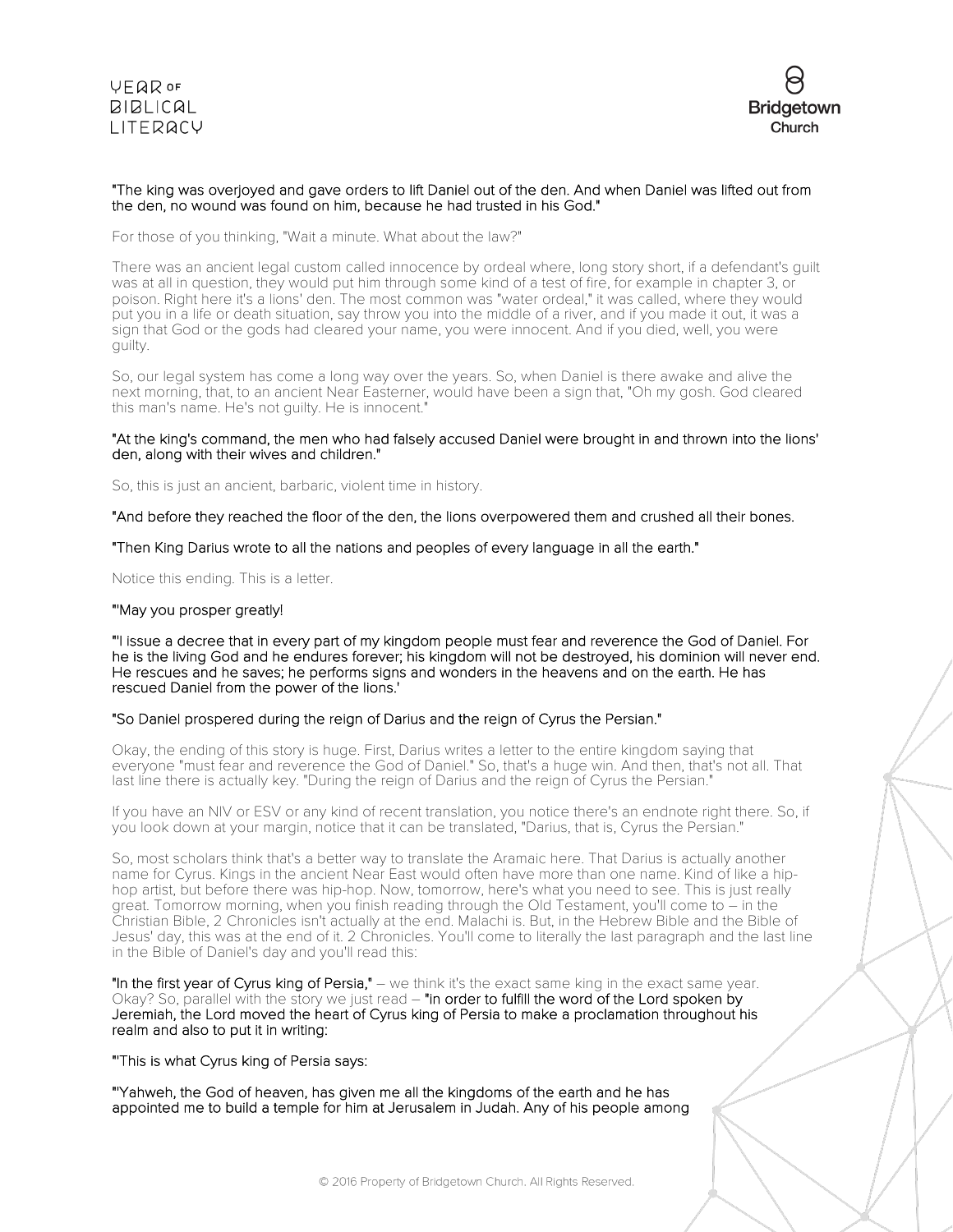



#### you may go up, and may the Lord their God be with them.'"

How cool is that? Because of the influence of Daniel and others as well, Ezra, Nehemiah, Jeremiah and, above all, the influence of the Spirit of God, Cyrus, also known as Darius, we assume, not only sends out a letter to the entire empire, "Everyone must reverence this Yahweh; this one, true creator God," but he also sends the Hebrew people, "Whoever. You want to go? You're free. You want to go? You're free." He sends the Hebrew people back to Jerusalem to rebuild the temple, to rebuild the city, to rebuild the nation from the ground up.

Man, talk about influence. As you know, one of the major themes of Daniel is influence. We've been getting into that over the last month. Influence has a positive and a negative aspect to it. On the negative side, the question is, "How do we keep from getting influenced by Babylon?" Right? Or, in this case, by Portland. How do we keep from getting sucked in?

But, on the positive side, the question is, "Okay, how do we actually exert influence in a Kingdom of God, Jesusy way, over Babylon or over the city that we live in and call home?"

Now, I just want to say a few more things about influence from the story before we talk about the major theme of this chapter, which is "Witness."

So, first off, make sure you get the difference between power and influence. Power is top down. It's based on your position. It's the ability to coerce; to make people do what you want them to do even if it's against their will. And honestly, followers of Jesus, people in general have never really done well with power. But, influence, on the other hang, is similar but different. It's center out. It's based not on your position, but on your person; on who you are. It's the ability not to coerce, but to convince; to make people want to do what you want them to of their own free will and volition.

Influence is what an artist has, what a writer has, what a celebrity, for better or worse, has. It's what Martin Luther King Jr. had. It's what Harriet Beecher Stowe had. And it's influence that we're after, not power, as followers of Jesus.

Second, I just want you to remember from a few weeks ago, Alex made a great point that very few of us get to influence Culture with a capital "C." But, all of us get to influence cultures. Here's what we mean by that: most of us, myself included, will have little or no influence on the culture of Portland, much less the culture of the U.S. or the Western world. The seminal book on this, if you want to read it more, is "To Change the World" by James Davison Hunter. There's only about 10 of you in the room that need to read that book, but you all need to own it, underline it, star it, know it really well.

The basic premise is that the world is not changed – or, if you prefer, culture is not shaped – by the masses. We want to think that in democracy. "If we just change everybody's heart and mind the world will change." But, that's just not how it goes. The world is changed and culture is shaped by what Hunter – and I hate the language here – calls "elites." Usually men and women from money, highly educated, well-placed in society, really good at whatever it is that they do who play key rolls in culture, politics, education, business, the arts.

Hunter's classic example – and he's a believer – is the LGBT community. The gay population is, we think, 1.7 or 1.8% of the U.S. population. The entire LGBTQ community maybe 3 or 4%. Yet, in two or three decades, really in two decades, they entirely changed public opinion from moral to immoral; from what was unthinkable even when I was a little kid in the 80s is now unthinkable to be on the other side. And it was changed not by the masses. The masses were changed by the elites. Intentional, highly placed, educated people in society.

So, culture – this is kind of depressing if you're not famous – is not shaped by me or by most of you. It's shaped by elites. But, here's the thing: we all have some kind of a reach; some kind of influence. To our family, to our friends. If you're a mom or dad, then to your children; to the people that you work with in your office. The people that you live by, the people across the hall from you. To frame it up another way, it's like we all have a sphere of influence. Most of us have a really small sphere of influence. And that's just, I don't mean that – it just is. But then, some people have a huge, kind of wide, national or even global sphere of influence.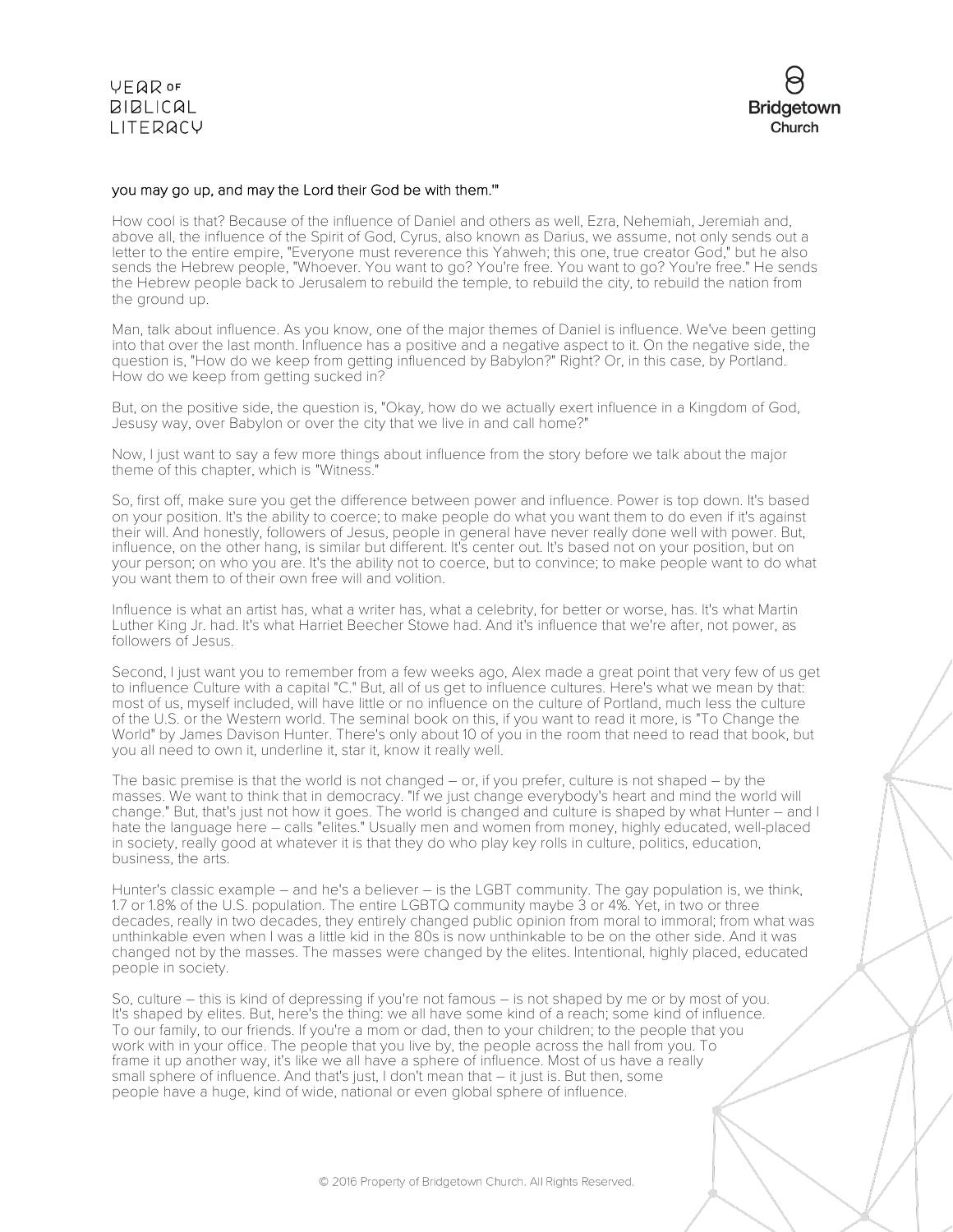

There's a famous journalist and non-fiction writer that I love. I've been reading his stuff for years and he's not been a follower of Jesus, but I just found out that he became a disciple of Jesus. He's on the east coast. He joined my friend's church. He's there. He's in community. The odds are – my friend's church is, I don't know, maybe a couple thousand people. The odds are that one man will have more influence on their city, on our nation and on the world than the rest of that church all put together. That's just the way it works.

So, what does this mean for you and me as a creative minority here at Bridgetown? Well, first off, it means that a few of you need to become – and we all hate the language – elites if we want to actually change this culture and change this city from the ground up. Not in a power trip way, but if you actually want to have influence, if we as a community want to have influence, then some of you – maybe it's just five or ten of you, but we need you to live into your vocation, to your God-given identity and calling.

So many young people here tonight. Some of you need to go get your PhD and come back and be the head of the philosophy department at PSU. Some of you need to go to the east coast, go to Harvard, get your law degree, come back, start a practice and, when you're 40, run for mayor. Somebody needs to write a novel or make the next Chance the Rapper record. Just do it, will you? Please? And play for us and stay and hang with us and all of that kind of stuff. All that to say, whatever dream it is that God has put in the back of your heart and the back of your mind, no matter how crazy, please, please, please chase after it. We are behind you. Most of us aren't called to that. But, if you are, we are behind you 110% of the way.

And then the rest of us need to pool our collective influence and leverage it for the Kingdom of God in our city. We need to cross-pollinate the sectors of society we all work in. Government, education, the arts, business, medicine. Each of us work and, at times, working together. Not for power; not to Christianize our city, but to influence our city with Jesus' vision of human flourishing, because we believe that's the best for everybody involved. In the language of the Prophet Jeremiah that the whole creative minority idea comes from, to seek the peace and the prosperity of the city to which I have called you in exile.

And, for those of you who want to grow in influence and you're thinking, "Alright. How? I have no idea."

We'll look at three components, really fast, of Daniel's life. Excellence, character, faithfulness. So, first off is this idea of excellence in your vocation. Look again at verse 3.

### Daniel 6:3: "Now Daniel so distinguished himself among the chief ministers and the satraps by his exceptional qualities that the king planned to set him over the whole kingdom."

"Exceptional qualities" there means his work ethic, his skill, his talent, his ability to do his job well.

### "At this, the chief priests and the satraps tried to find grounds for charges against Daniel..."

#### Remember that line from back in chapter 1: "In every matter of wisdom and understanding about which the king questioned Daniel and his friends, he found them ten times better than all of the magicians and the enchanters in his whole kingdom."

So, the reason that Daniel rose to influence in Babylon wasn't just because of God's favor, it was because he was dang good at his job. If you want to influence culture, you have to be really, really good at whatever it is you do. Raising kids, teaching high school science, writing poetry, running a business, a hip-hop record, whatever your thing is. You have to become a craftsman, a maestro, a scholar, an expert in your field, a guru, like, really, really good at whatever it is you do even if it takes a lifetime to get there.

This is a deeply biblical idea that runs all the way through. I think of that famous line in Ecclesiastes: "Whatever your hand finds to do," – you know the second line? – "do it with all your might."

Whatever your hand finds to do. So, big or small. You're like a freshman in college and it's algebra class or you're the CEO of a Fortune 500 company, which you're not here because you'd be tithing and we would know. But, whatever your hand finds to do, do it with all your might. Do it with passion and love and sweet equity and craft. That takes years, if not decades, to get really good at your work. That famous – Malcolm Gladwell made it famous – 10,000 hours number from study after study every day, just put in your hours to become a craftsman or a craftswoman.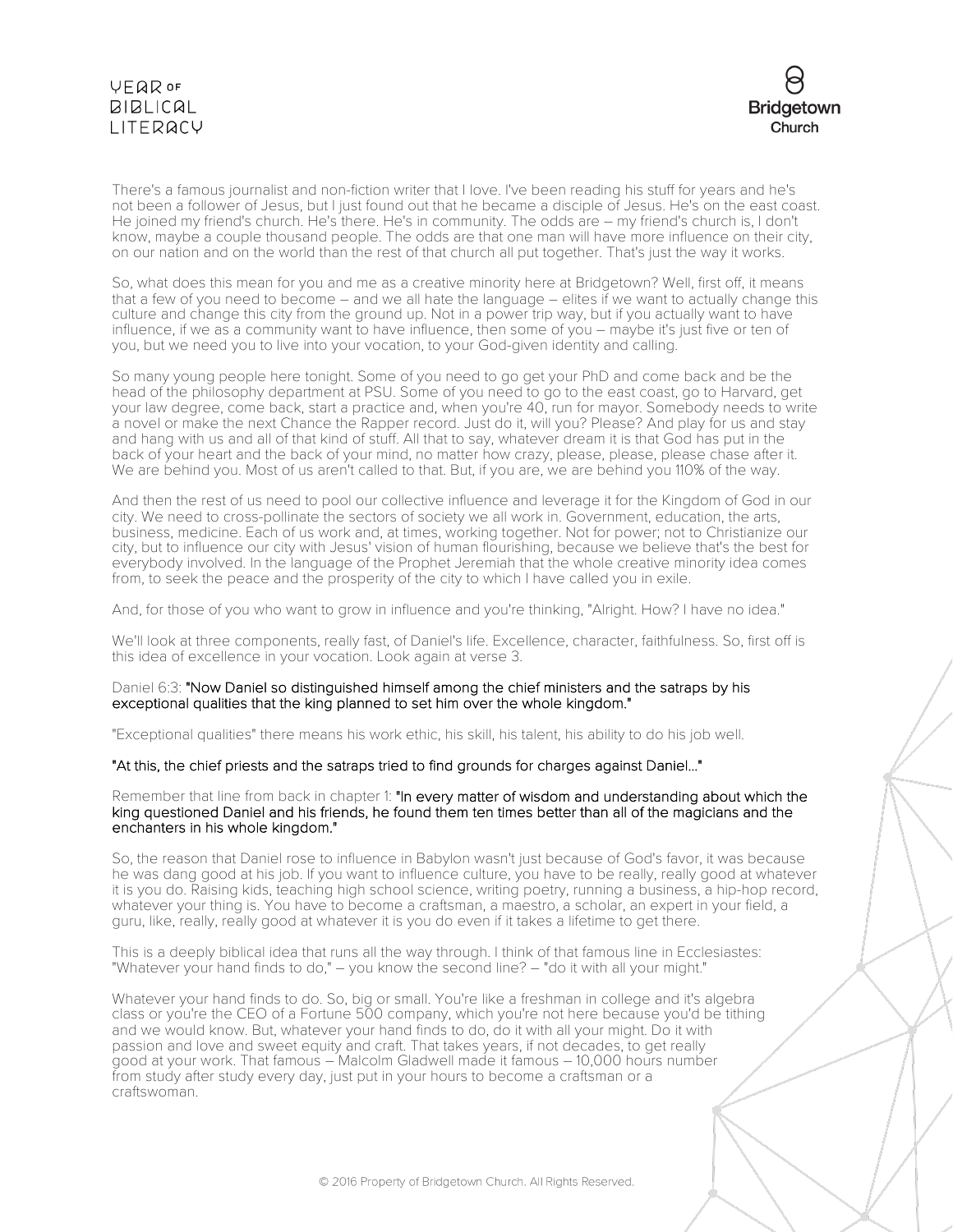

One of my favorite non-fiction writers is this guy named Cal Newport. He named one of his books after a Steve Martin quote. "Be So Good They Can't Ignore You." The reality is, when you're really good at whatever it is you do, whether it's your job, whether you get paid for it or not, it's not your job at all, it's something you do as a part of your life, your ministry, your mission, whatever. When you're really good at whatever it is, people take notice and you grow in influence.

#### Secondly: depth of character. Look again at Daniel 6:4: "At this, the chief ministers and satraps tried to find grounds for charges against Daniel in his conduct of government affairs, but they were unable to do so. They could find no corruption in him, because he was trustworthy and neither corrupt nor negligent."

I love that. Some people are not corrupt. Like, they have great integrity. But, they're kind of just late for everything and irresponsible and they drop the ball all the time. Other people are like on it and 10 minutes early and they have the excel spreadsheet right there. But, they're just kind of seedy and ambitious and lame or whatever. Not Daniel. I just love that line. Not corrupt nor negligent.

So, imagine this. Imagine if the FBI and the CIA and TMZ all vet you and all scrutinize every square inch of your life from top to bottom and come up with nothing. "We got nothing. This girl's character is impeccable."

If you want to influence culture, you don't have to be perfect. But, you do have to back up excellence in your vocation with a life that makes people stop and pay attention. Because, at the end of the day, character is destiny. Your character will catch up to you at some point. If there's a gap between your public life and your private life, between your excellence at your job or your work or whatever it is you do, and your character, it's only a matter of time until you go Ryan however you pronounce his last name. It came out. Just a crazy story this week. What is it, 19 Olympic gold medals and he gets drunk and he's vandalizing a gas station and then lying about it? We will never remember him for his 19 gold medals ever. We will remember him from that stupid Liar, Liar 2 thing. Remember that that you see online? Have you not seen that? Do you read the news? Don't you guys read the news? Nobody reads the news. Alright. Okay. I don't watch the Olympics, but I read the news.

Anyway, that's all we'll remember him for. It's only a matter of time and your character is your destiny. We live in this age of moral ambiguity in the West. Starting with the enlightenment and leading up the last half century we've thrown off external authority (God, the Bible, Church, tradition, mom and dad) and now we're left with nothing but internal authority meaning the self. The self is not the arbiter of what's right and wrong. Our personal feelings. And, if you've read Genesis 3, it's the exact same story played out now across the West. Think of that ubiquitous advice: be true to yourself. Never mind that's actually a quote from Hamlet from I forget the guys name, but the fool who follows that advice and destroys his life and everybody around him. Like, we forget where that actually came from.

In the past, you know, your feelings about right and wrong were, at best, suspect. Your desires were to be kept in check and not just let run wild. David Brooks, in his masterful book "The Road to Character," makes the point that every great society in history, including early America, was built around the pursuit of virtue, not the pursuit of happiness. Back in the day, that was kind of the same thing. They all had some kind of a moral and spiritual authority; some kind of frame of reference. But, in the U.S., we've lost that over the last half century since the war. We no longer have, in Brooks' language, "A strategy to build character."

We don't have a moral or a spiritual framework or any kind of authority. He makes this great point: unless if you're Aristotle, most of us can't come up with one from scratch by the time we're 16. Most of us just can't do that. All of this leads to an amoral society which usually means immoral which means what? Which means that character sticks out more now than ever before. Be like Jesus. Be a man or woman of integrity, honesty, humility, put the needs of others above your own, be kind, be faithful, don't jump around, don't be flakey, show up on time, don't cancel via text. Whatever the thing is. Just stick to it, be a good husband or father, be a good mom, be a good child, handle money well, Sabbath. Just basic human wisdom and you will do well.

Third – and I'm running out of time – is faithfulness. As we said in verse 1, Daniel is upwards of 70 or 80 years old. He's lived through the rise and fall of two empires and at least three or four kings and he's still at it. You want to influence our city or the people around you or your kids or the world, you have to be faithful over the long haul. We all know this, but our generation we want it all right now. We grew up on the microwave and email and TV on demand and Amazon Prime and all of it. We're so used to the world at our fingertips.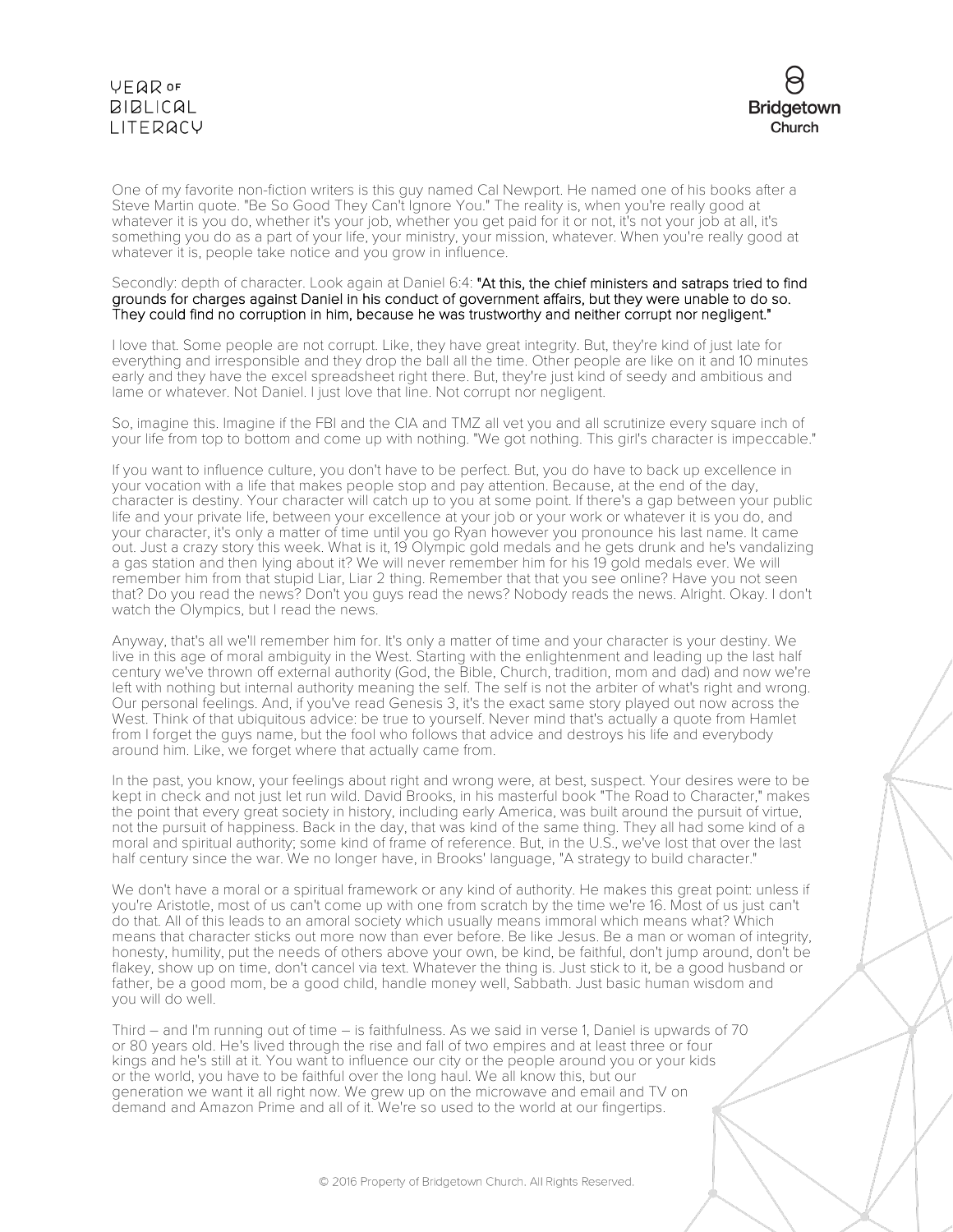

The problem is some things, like technology, will never be able to speed up. Character, relationships, a healthy marriage, parenting, legacy, excellence or skill in your job, your work or whatever it is you do. This stuff takes not years, it takes decades. It takes a lifetime. What Cal Newport calls "deliberate practice." Just everyday you're at it and you're faithful.

I love that line in Hebrews: "Imitate those who, through faith and patience, inherit what has been promised." That word "faith" in both Greek, it's pistis, and in Hebrew as well can also be translated "faithfulness." To have faith is to be faithful. Faithful in all the dimensions of your life. Faithful to God to stay true, to not get sucked into compromise. To not assimilate into our city that we love but is just like a siren. Faithfulness to your community, your spouse if you have one, your family, those that you're in relationship with, your church. Faithfulness to God's calling on your life just to stay. Do not underestimate the power of quiet faithfulness over a lifetime.

So, if you want to grow in influence, there's no formula, but here's how: excellence, character, faithfulness. Now, that said, Daniel isn't just about influence in general, but a very specific kind of influence for the Kingdom of God. So, you have this theme of influence that runs all the way through the book. But then, each chapter kind of teases out a unique angel. So, chapter 1 it's compromise, chapter 2 it's calling, chapter 3 was non-participation if you remember that, chapter 4, last week with Chris, was this idea of resistance.

So, what's this chapter's unique contribution? Well, it's this idea of witness. And I know that's like odd language. But, it's really, I think, appropriate. Daniel is a witness to Yahweh, the one true creator God, right in the thick of Babylon. Everybody knows that Daniel is a worshiper of Yahweh. His boss, the king, knows. His coworkers know. His neighbors know. There's no bullhorn in this story. Like, Daniel's not on the street corner. There's no tattoo of John 3:16 – it hadn't been written yet – or the great Shema or whatever. There's no sandwich board sign. There's no social media hashtag. But, in whatever appropriate, subtle, classy way, Daniel's witness to Yahweh is not private; it is public. It is out there and everybody knows that man is a man of Yahweh.

What about you? Could the same be said about you? Could the same be said about me? I don't mean here. Most of you kind of get that I follow Jesus. But, what about my neighbors? What about my friends that aren't a part of our community? What about the other dads from the soccer team this fall as we start back up? Is word out to your coworkers, your boss, the girl you sit next to in class, the guy across the hall from your apartment, your family, your extended family. Do people know you as a follower of Jesus?

You know, I feel like our generation has lost its passion for evangelism. Even saying that word just makes me feel not cool. Like, it's just weird. It's old school language. It's not in vogue. It's not hip anymore. All that word means, all evangelism means, is to preach the Gospel. Or, in today's language, to tell people about Jesus. This is a central part of what it means to be an apprentice of Jesus of Nazareth. You tell other people about Jesus. You just tell the Jesus story that we're going to start reading Tuesday morning.

You know, two reasons I think we've lost ground in this area: one is the post-Christian moment that we're in. People don't want anything to do with faith in the public square. It's just kind of like believe whatever you want. "You want to believe in Jesus or the force or the flying spaghetti monster? Whatever. That's fine. Just keep it to yourself. Okay? Don't drag it into work. Don't drag it into the classroom. Just keep it to yourself."

Not to mention HR and all the rules and regulations in the workplace and that's a nightmare. Not for me. I work at a church. But, for most of you. So, we just feel this overwhelming emotional and social pressure to just, "Dude, just shut up. Go to church. Keep it to yourself."

Then you have the Christian moment. A lot of the old ways of preaching the Gospel or telling people about Jesus just don't work that well anymore. The classic evangelism event from when I was kid with a Christian band as the draw that no non-believer has ever heard of or would ever listen to because they're not that good and 95+% of the people at the evangelism event are already saved or whatever. That actually worked at one point. One of our elders got saved that way. One of the best men I know. But, a lot less so now.

Or door to door evangelism. Can you imagine? Oh my gosh. I was talking to my dad – he's old. He's great. But, he was telling me he started as a pastor in the late 1970s and every Sunday, if you were new to the church, you'd fill out a "new to the church card" and drop it in the offering thing or whatever. The next morning my dad and all the other pastors in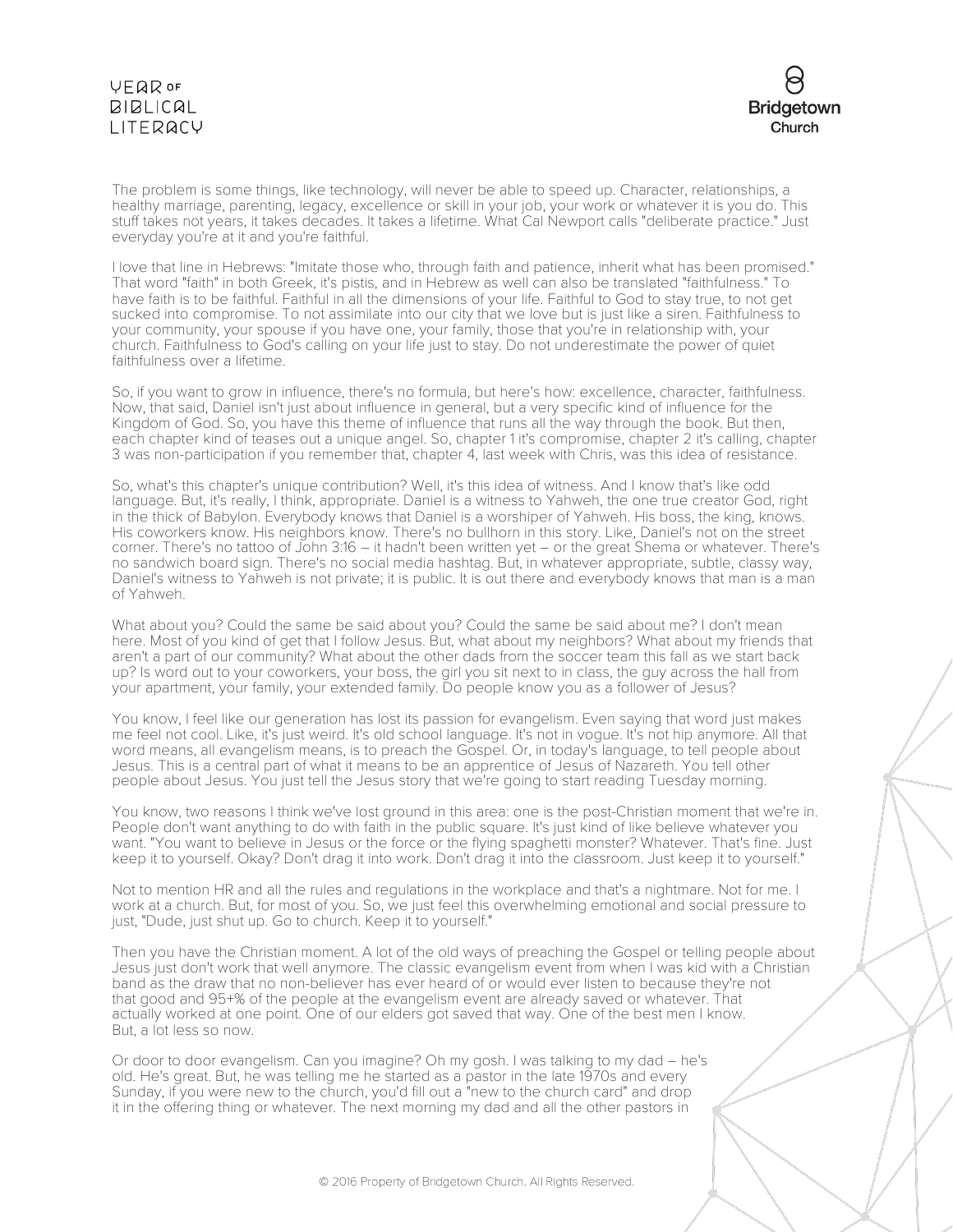

a suit and tie would go to your house, knock on your door, say, "Can we come in and have coffee and talk to you about Jesus?

Can you imagine if I did that to you tomorrow morning? It's like 7 a.m. and Gerald and I are there like, "Hey, we have some Stumptown for you. Can we talk to you about Jesus?" You would call the police. You'd be like, "Stalker. What is wrong with you? Invasion of privacy. This is so Snowden. It's not okay."

The world has changed. Plus, there's all sorts of lame, weird, cheesy stuff. You have the "tract" method of evangelism. Like, you think you see a hundred-dollar bill and you're like, "Yes!" and you reach down and it's like, "If you were to die tonight..."

"Come on! Come on. That's just so not cool at all."

You know? Or you have the quy with the sandwich board sign with "Hell" on the front and "Hillary Clinton" on the other side or something. So, we're so turned off by evangelism done bad by, "If you were to die tonight," by the cheesy thing, by the angry person on TV or whatever, that we just throw out the baby with the bath water and we just don't preach the Gospel at all anymore.

I was reading this blog from this – I don't normally read blogs. But, I was reading this one from somebody I'd never even heard of, this millennial girl, and she just had this great thing to say about our generation.

"As we establish ourselves firmly in the 21st century, tent revivals and traveling evangelists have become things of the past taught in history classes and portrayed in movies. Evangelism is often presented as an old school, out of style idea with little value or relevance in our fast paced, urban world. The reality is that social media platforms and trendy wall plaques are inundated with quotes preaching the idea of easy evangelism. If we just live good enough lives, we can forego the conversation entirely and people around us will almost magically come to know Jesus through our good actions and selfless character.

"This style of evangelism..." – I love this – "...is becoming more and more prevalent in a culture constantly looking for the fast track and simple fix. But, if we believe God has called us to preach the Gospel to all nations and all people, we must call the next generation back to a commitment to evangelism."

Every generation is just one generation deep. You know that. If we don't pass it on, and not only to our children but to our city, if we don't not make converts to Christianity, but make disciples of Jesus, then the church in our city and in our nation will die. Then we will die. To preach the Gospel is to talk about Jesus. That infamous misquote of Saint Francis of Assisi that we don't even think is legitimate at all and, even if it is, it's wrong: "Go into all the world and preach the Gospel and, if necessary, use words."

Love that idea. It's totally ridiculous and dumb. That's like, the Gospel is, by definition, good news. That's what the word means. Good news. That's like saying, "Go into the living room and tell somebody the daily news and, if necessary, use words."

Like, what is that? Charades or something? That's not how it works at all. The Gospel is, by definition, good news. One that we have to preach, that we have to get out, that we have to talk about. You don't have to knock on somebody's door and be weird. You don't have to scream. You don't need a bullhorn. It's about relationship. It's about humility. It's about listening. All of that. You know me well. But, it is Gospel. It is good news.

And this is scary to do in exile. You know, I've been thinking about it. Just all my family was gone all week long. They got back this afternoon. So, I was alone all week and just had plenty of time to read and think and pray. I was really struck by this last night. I was coming home late last night on my bike from the last ever Showbread concert, which was so punk rock. It was fun. So, I'm riding through the city over the river and it's late at night and I don't normally go out late Saturday night. I don't "club" or anything. You know? I mean, once in a while when Tammy's like, "Gotta go crazy!" But, not most of the time.

So, I'm just out and I'm riding through the city and it's late and I'm just struck – it's summer and a lot of people are out – by just the pornification of our culture and how far gone our city is into secularism. I've been reading some interesting literature last week and just thinking about how depressing the secular worldview is and to become your own God; to become your own moral and spiritual authority is really a dead end. I don't know if you